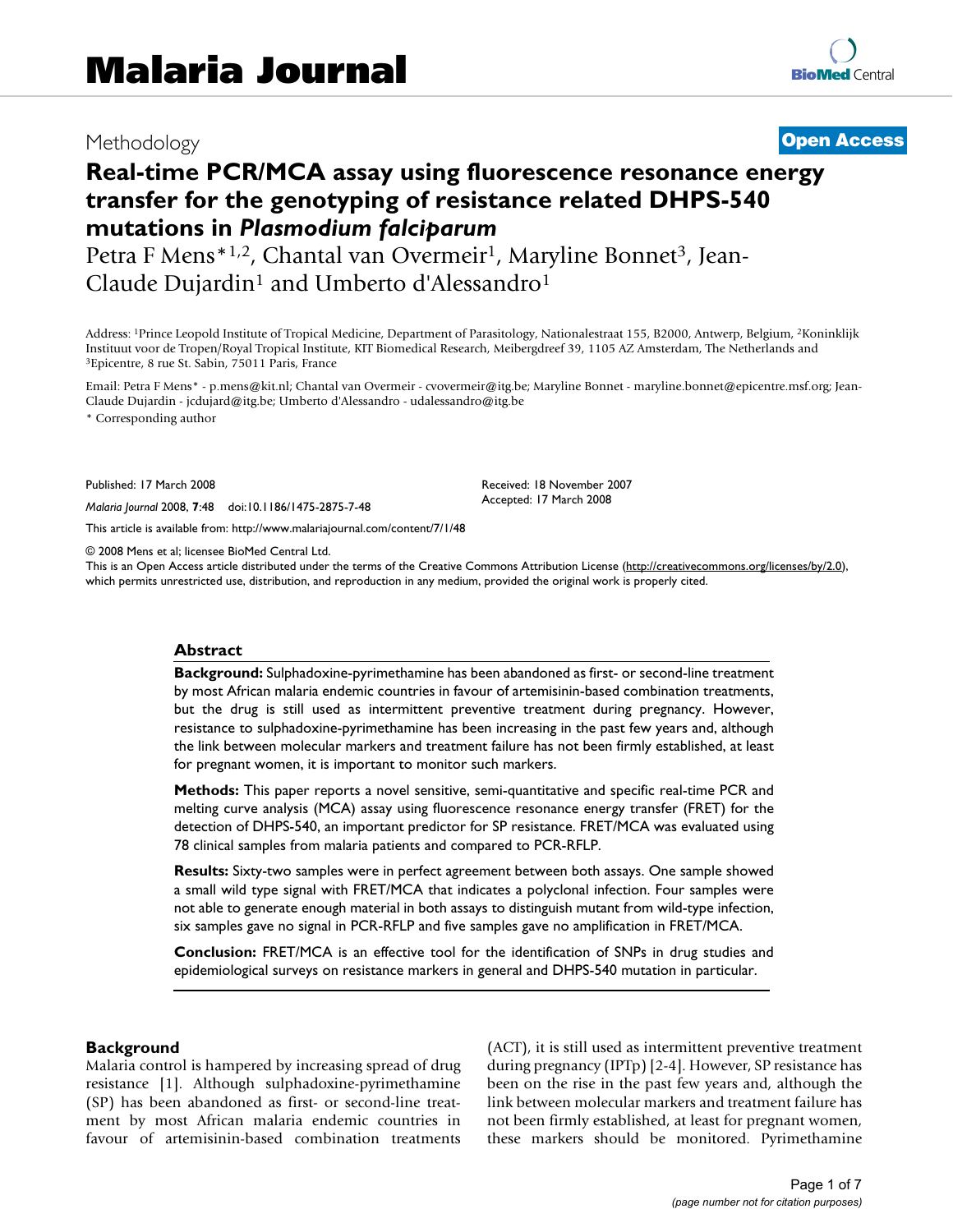binds to malarial dihydrofolate reductase (DHFR) and inhibits its enzymatic activity. Sulphadoxine competes with a natural substrate of dihydropteorate synthase (DHPS) and consequently inhibits the enzyme. Resistance to these drugs has been associated with single nucleotide polymorphisms (SNP) in the genes encoding DHFR and DHPS [5-8]. One of the SNPs that is associated with SP drug resistance is the Lys  $\rightarrow$  Glu substitution in codon 540 of the DHPS gene. Although there is conflicting evidence about the role of the *dhps* Glu-540 mutation it is considered a strong predictor for SP treatment failure. In some studies that describe treatment fialure no DHPS gene is found but in other studies in for example Uganda the glu-DHPS mutation was found to be the strongest independent predictor of treatment failure [8,9]. In addition they found that other important mutations such as the *dhfr* Arg-59 mutation were only predictive of treatment failure in the presence of the *dhps* Glu-540 mutation [9].

In most countries chloroquine (CQ) has been, for many years, the first line drug for malaria treatment. Unfortunately, resistance to this drug is nowadays widespread. However, in areas where drug pressure has been removed, the molecular markers linked to CQ drug resistance seem to disappear [10,11], indicating that local parasites are again sensitive to this drug. It is, therefore, important to have the means for monitoring drug resistance and understand its spread as this may be important in design strategies to prevent the selection of drug resistant parasites [8[,12](#page-6-0)]. The spread of point mutations linked to drug resistance could be monitored by carrying out regular cross sectional surveys and then genotyping the samples from infected people. Molecular tools for the detection and identification of these SNPs, such as Amplification Refractory Mutation System PCR (ARMS-PCR) or Restriction Fragment Length Polymorphism PCR (RFLP-PCR), are available [13[,14\]](#page-6-1). Although RFLP-PCR is widely used to identify SNPs, it is a time consuming, low throughput and labour-intensive technique, that is not able to quantify different genotypes in a polyclonal infection and is prone to DNA contamination [15,16]. Fluorogenic assays can be a good alternative for the detection of SNP mutations conferring drug resistance [16,17]. PCR in combination with fluorescence resonance energy transfer (FRET), which uses two fluorophores that are brought in close proximity after hybridization, can detect point mutations in DHFR gene linked to pyrimethamine resistance[18]. In short, the principle of FRET is as follows: during PCR, a primer labeled with fluorophore which are called "donor" hybridizes to the formed amplicon. After PCR, an additional probe with a fluorophore "the acceptor" is added tot the reaction and, during denaturation, anneals to the template. The fluorescence emitted from the donor is then absorbed by the acceptor, resulting in fluorescence emission by the acceptor, FRET, which can be detected. When this reaction is followed by melt curve analysis (MCA), dissociation of the fluorophores and consequently loss of FRET signal occurs. This depends on the thermodynamic stability of the probes, allows the discrimination between total complementary probe target (wild-type samples) and mismatched probe target combinations (mutant samples) (Figure 1) [19].



#### **Figure 1**

**Schematic representation of FRET assay**. Step 1. A PCR reaction results in amplification of a 169 bp fragment with an incorporated ROX fluorophore attached to the forward primer. Step 2. After amplification, the FAM-labelled probe is added to the reaction and during initial denaturation hybridizes to the amplicon. Step 3. The two fluorophores are now in close proximity of each other and energy from the excited donor is transferred to the acceptor generating the FRET signal. Step 4. The increase of temperature during melt curve analysis leads, at a specific temperature, to the dissociation of the probe from the amplicon. When the probe is dissociated transfer of energy is lost and therefore no FRET signal can be observed.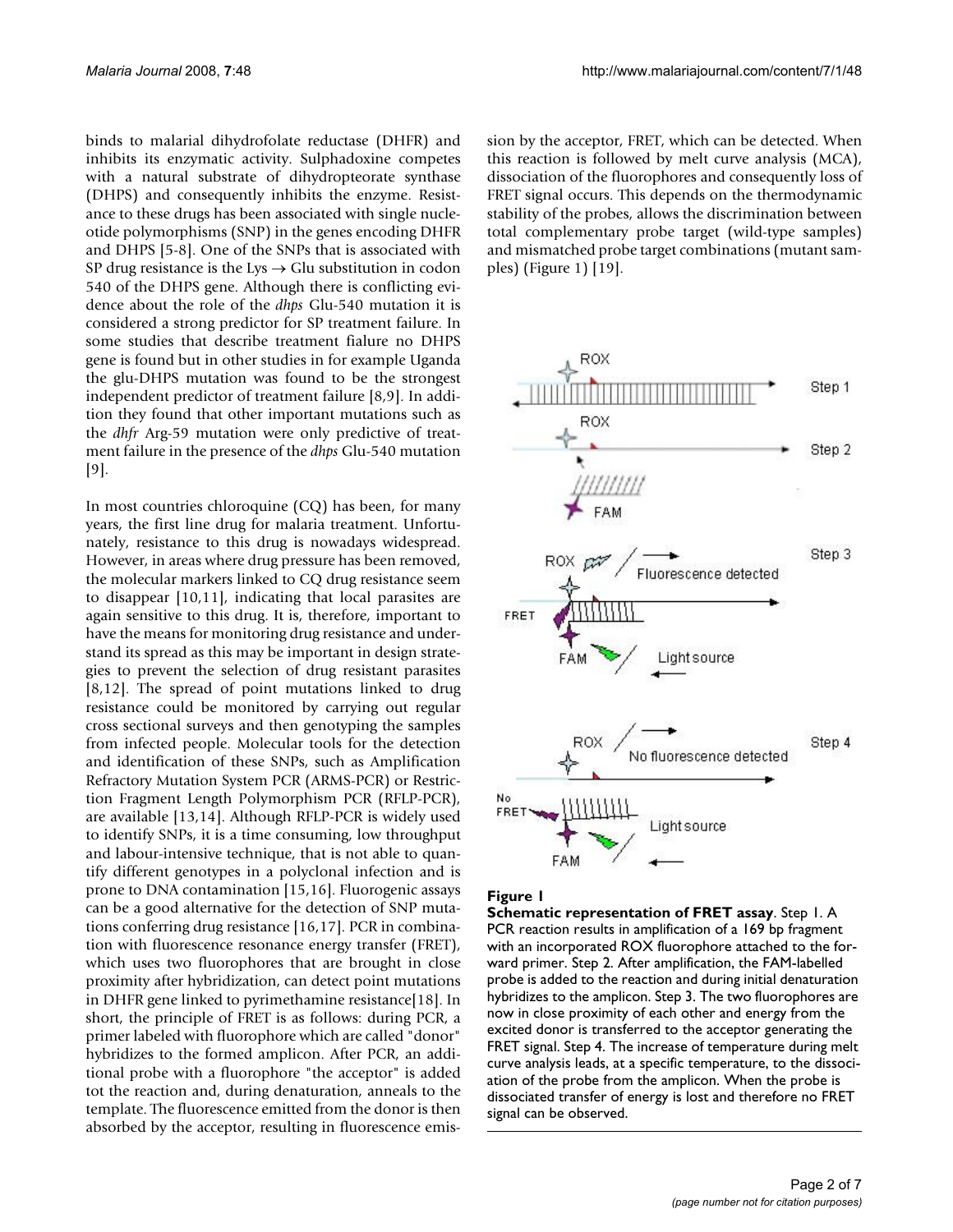This paper describes a new FRET/MCA assay with a fluorogenic primer/probe design in combination with MCA, which enables: 1) the identification of the genotype (wild type or Lys  $\rightarrow$  Glu substitution) in codon 540 of the DHPS gene of *Plasmodium falciparum* that is highly associated with sulphadoxine resistance; 2) the quantification of the different genotypes in a polyclonal infection.

# **Materials and methods**

### *Samples*

Seventy-eight field samples were obtained in the context of a larger study, in collaboration with Epicentre (Paris, France) on the therapeutic effects of anti-malarial drugs for the treatment of falciparum malaria in the Democratic Republic of Congo [13]. The samples were collected in Boende, Kilwa and Kisangani during the malaria transmission season between September 2003 and March 2004, after obtaining ethical approval from the national health authorities and the research ethics committee of Prince Leopold Institute of Tropical Medicine, Antwerp (ITMA). The human experimentation guidelines of ITMA were followed.

After obtaining informed consent, finger-prick blood samples were collected at initial diagnosis onto a 3 M Whatman filter paper and stored at room temperature in an individual zip-lock polyethylene bag until further DNA extraction.

Parasitaemia was determined from Giemsa-stained thick smears by counting the number of parasites against 200 leucocytes assuming that there were 8,000 leucocytes/μl blood. Plasmids containing a DHPS insert of a known genotype, i.e. PS-Mali (wild type for codon 540) and PS-Peru (mutant Lys  $\rightarrow$  Glu substitution), were obtained from the Malaria Research and Reference Reagent Resource Center, Division of Microbiology and Infectious Diseases, NIAID, NIH, deposited by C. Plowe. To determine the capability of the assay to discriminate between mixed infections, artificial mixes of these clones were made in rations of 1:9/9:1. The estimated percentage of the genotypes in the mixture are represented by the area underneath the peak for that genotype and automatically calculated by the intergtrated software.

As a reference, DHPS genotyping for DHPS codon 540 was done by PCR followed by restriction digestion as previously described [\[12\]](#page-6-0). The products were visualized by a UV light transilluminator after running the products for three hours at 50 volt on a 3% ethidium bromide stained agarose gel. PS-Peru and PS-Mali were used as controls.

### *Primers and probe design*

Nested PCR was used to amplify enough bulk template for optimization with specific primers flanking the codon 540 of the DHPS gene (710 bp); forward primer: 5'-AAC-CTAAACGTGCTGTTCAA-3'; reverse primer: 5'-AATTGT-GTGATTTGTCCACAA-3' previously published [\[12](#page-6-0)]. Secondary PCR primers amplifying a 169 bp product, (forward primer: 5'-ATGCATAAAAGAGGAAATACA-CATAC-3' and reverse primer: 5'-TCATGTTTCTTCG-CAAATCC-3') were selected based on the absence of primer dimers, melting temperature, hairpin and secondary structure configurations and their GC content and analysed with Primer3 [20] and DNA mfold [21]. In order to prevent hairpin formation, a mutation in the forward primer was introduced. The forward primer was labeled with an internal 5-carboxy-x-rhodamine (ROX) at the last thymine (base 24).

All primers were checked for their specificity by a BLAST search [22].

The fluorogenic probe was designed to have the highest difference in melting temperature between the wild type and mutatant strand as calculated by Meltcalc, [23]. The probe 5'-CATAATTTGTTAGTTTATCCA-3'complements the wild type antisense strand of the PCR product and was labeled with 3' 6-carboxyfluorescein (FAM).

### *FRET-PCR*

A primary PCR was performed before starting the FRET/ MCA analysis to increase sensitivity. Each reaction of 25 μl contained 200 μM MgCl, 200 μM dNTP, 1× reaction buffer (Promega), 5 U/μl Taq DNA polymerase (Promega), and 250 nM of forward and reverse primer. To each reaction 3 μl of template was added. For amplification the following protocol was used: 3 min 94°C followed by five cycles of 1 min 94°C, 2 min 45°C and 1 min 72°C. This was followed by 35 cycles of 1 min 94°C, 1 min 45°C and 1 min 72°C and a final step of 10 min 72°C.

Following primary amplification a FRET/MCA PCR was performed. All FRET/MCA assays were performed on a iCycler (BioRad Hercules, USA) and analysis of the results was done by iCyclerIQ optical system software version 3.0a (BioRad Lab inc.). Each reaction of 50 μl contained 1× IQsupermix (BioRad laboratories) and the complete primer/probe set. The target strand to which the probe binds was produced in excess by an asymmetric PCR containing 500 nmol/L ROX labeled forward and 100 nmol/ L reverse primer. The probe (160 nmol/L) was added directly after amplification after which the MCA was performed. The total protocol was as follows: 3 min 95°C, 35 cycles of 30 sec 95°C, 1 min 58°C, 1 min 72°C and a final step of 8 min 72°C.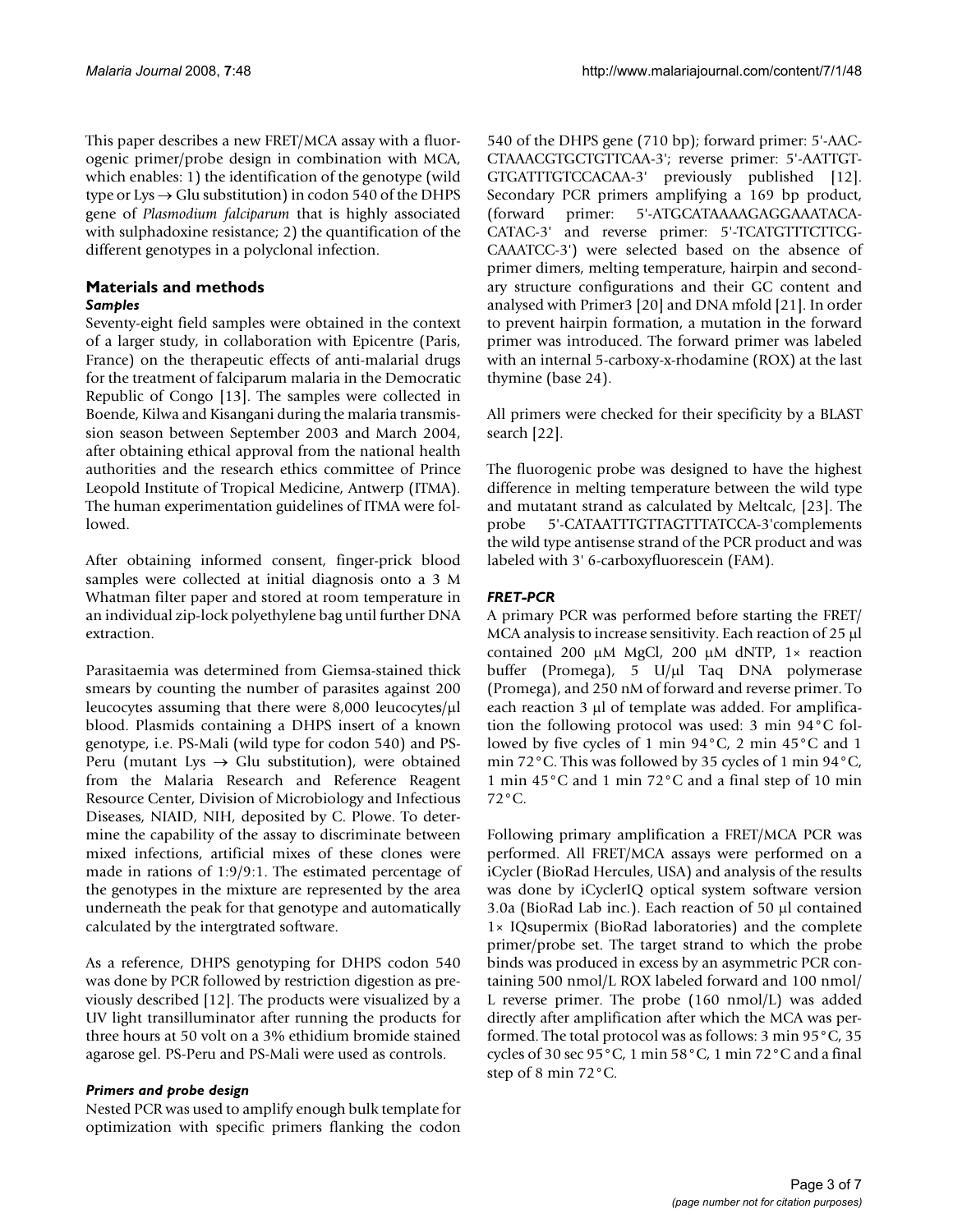#### *Melt curve analysis*

After amplification the melt curve analysis (MCA) was performed with a 490/20× FAM excitation filter and a 620/30 M ROX emission filter. Immediately after the PCR, probe was added starting at 60°C with 60 repeats of heating for 30 sec with 0.5°C increments. All experiments were performed in triplicate and in addition to DNA template, MilliQ and plasmids PS-Mali and PS-Peru were used as control samples. Well factor errors were subtracted from the post run data by using a 96 well optical plate containing 50 μl 1× external well solution in each well (BioRad Laboratories) before the actual MCA. These factors are used by the system to compensate for any pipetting or system inconsistencies in order to optimize the post-run data analysis.

#### *Statistical analysis*

PCR-RFLP for the DHPS-540 identification was considered as the reference method. All FRET-PCR/MCA results were compared to the results obtained with the PCR-RFLP standard. The agreement between PCR-RFLP and the FRET-PCR/MCA assay was determined by calculating Kappa statistics values with a 95% confidence interval [24]. Kappa statistics is measure of agreement between categorical measurements, in this case the outcome of two diagnostic tests, in which the accuracy of a test is calculated. It is thus an index which compares the observed agreement against that which might be expected by chance. Kappa can be thought of as the chance-corrected proportional agreement, and possible values range from +1 (perfect agreement) via 0 (no agreement above that expected by chance) to -1 (complete disagreement). Kappa values of 0.21 – 0.60 is a moderate, a kappa value of 0.61–0.80 a good and kappa > 0.80 an almost perfect agreement beyond chance.

#### **Results**

#### *Analytical performance of the assay*

Predictions made by Meltcalc on the melting temperature (Tm), resulted in stability calculations of the sequence with and without mutation of 54.5°C and 51.0°C, respectively. Analysis with MCA on wild type clone PS-Mali resulted in an average Tm of  $55.7\degree$ C (n = 15; std = 0.41  $\degree$ C) and of an average Tm of mutant clone PS-Peru of 51.9°C  $(n = 15; std = 0.32°C)$  (Figure 2). However, when analysing field samples the average Tm for wild type samples



#### **Figure 2**

**Output file of the MCA assay with plasmid DNA**. The figure shows the melt curve analysis of wild type clone PS-Mali in triplicate (red curves) resulted in an average Tm of 55.7°C. In green the melt curve profile (in triplicate) of mutant clone PS-Peru is shown with a Tm of of 51.9°C. The change in amount of fluorescence for each probe-template hybrid was plotted against the temperature and its negative derivative appeared as a positive peak. The grey lines represent the negative controles.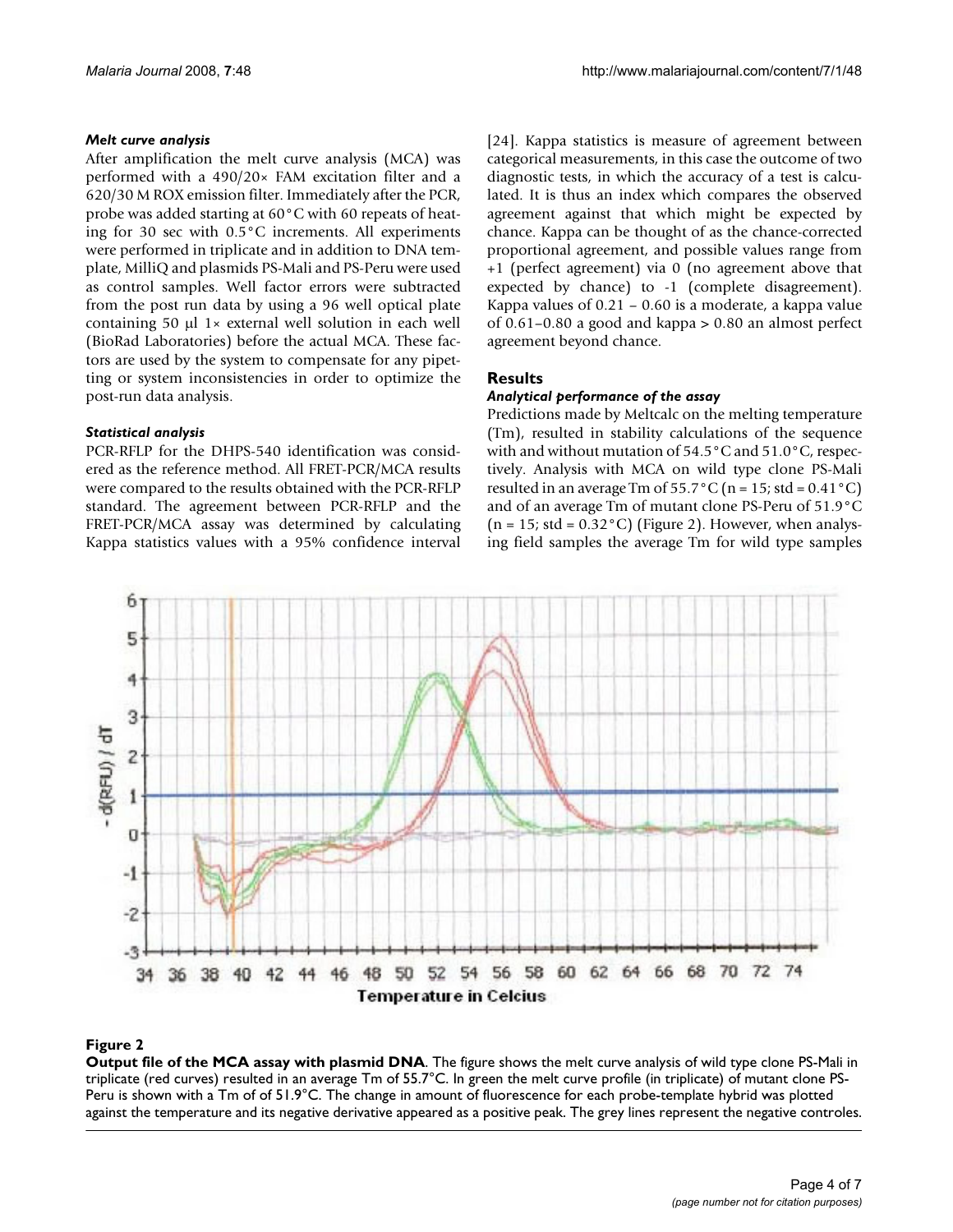

## **Figure 3**

**Identification of a polyclonal infection**. Blood samples from two patients with malaria that have a biclonal infections. The MCA curves of these samples with two peaks represented in blue and purple are shown. The sample represented in purple contains according to the intergrated software a 45% to 55% ratio of mutant and wild type infection respectively. The sample represented in blue shows the opposite pattern and contains 55% to 45% mutant and wild type infection respectively. This can also be seen in the figure by the difference in peak hight. The red curves are the positive controls for wild type strains and the green for mutant strains. The blue horizontal line represents the threshold for background fluorescence, and the curve entirely below shows the results for the negative control (gray).

was 51.5°C and 55.0°C for the mutant samples (Figure 3).

Artificial mixed infections of PS-Mali and PS-Peru clones gave observable peaks from mix ratios 2:8 to 8:2, which were also calculated as such by the software. The ratios 1:9 and 9:1 gave no observable second peak after MCA and identified the mixes as being a mono infection of either PS-Mali or PS-Peru.

### *Analysis of field samples*

In total, 78 microscopy positive samples (range: 16 parasites/ $\mu$ l – 197400 parasites/ $\mu$ l) were analysed with PCR-RFLP as well as with FRET/MCA. PCR RFLP obtained a result in 68 samples. The remaining 10 samples, which were found positive with microscopy (16–46 parasites/μl) showed no amplification with PCR-RFLP. FRET/MCA could classify 69 samples; in the other 9 no MCA results could be obtained. The samples that were negative with MCA and or RFLP were all samples that contained very low parasite numbers as revealed by standard microscopy  $\left($  <50 parasites/ $\mu$ l) probably leading to an insufficient template amount for PCR. The results of both assays are presented in Table 1.

In the 15 samples identified as a mixed infection by FRET/ MCA, five samples had an equal amount of both wild type and mutant parasites. The wild type was dominant in six samples and four samples had the mutant type as dominant polymorphism. The ratios varied between 30%–70% mutant/wild type to 70%–30% wild-type/mutant. One sample showed a mutant infection in PCR-PFLP and a

| Table 1: Overview of the mutant, wild type and mixed infections |  |
|-----------------------------------------------------------------|--|
| of the 78 samples analysed with PCR-RFLP and FRET/MCA.          |  |

| <b>PCR-RFLP</b> | <b>FRET/MCA</b> |    |     |     |
|-----------------|-----------------|----|-----|-----|
|                 | w               | м  | W/M | N/A |
| w               | 27              | 0  | 0   |     |
| м               | 0               | 21 |     | 0   |
| W/M             | 0               | 0  | 14  |     |
| N/A             |                 |    |     |     |

 $W =$  wild type;  $M =$  mutant,  $W/M =$  mixed infection with wild type and mutant genotype,  $N/A =$  no amplification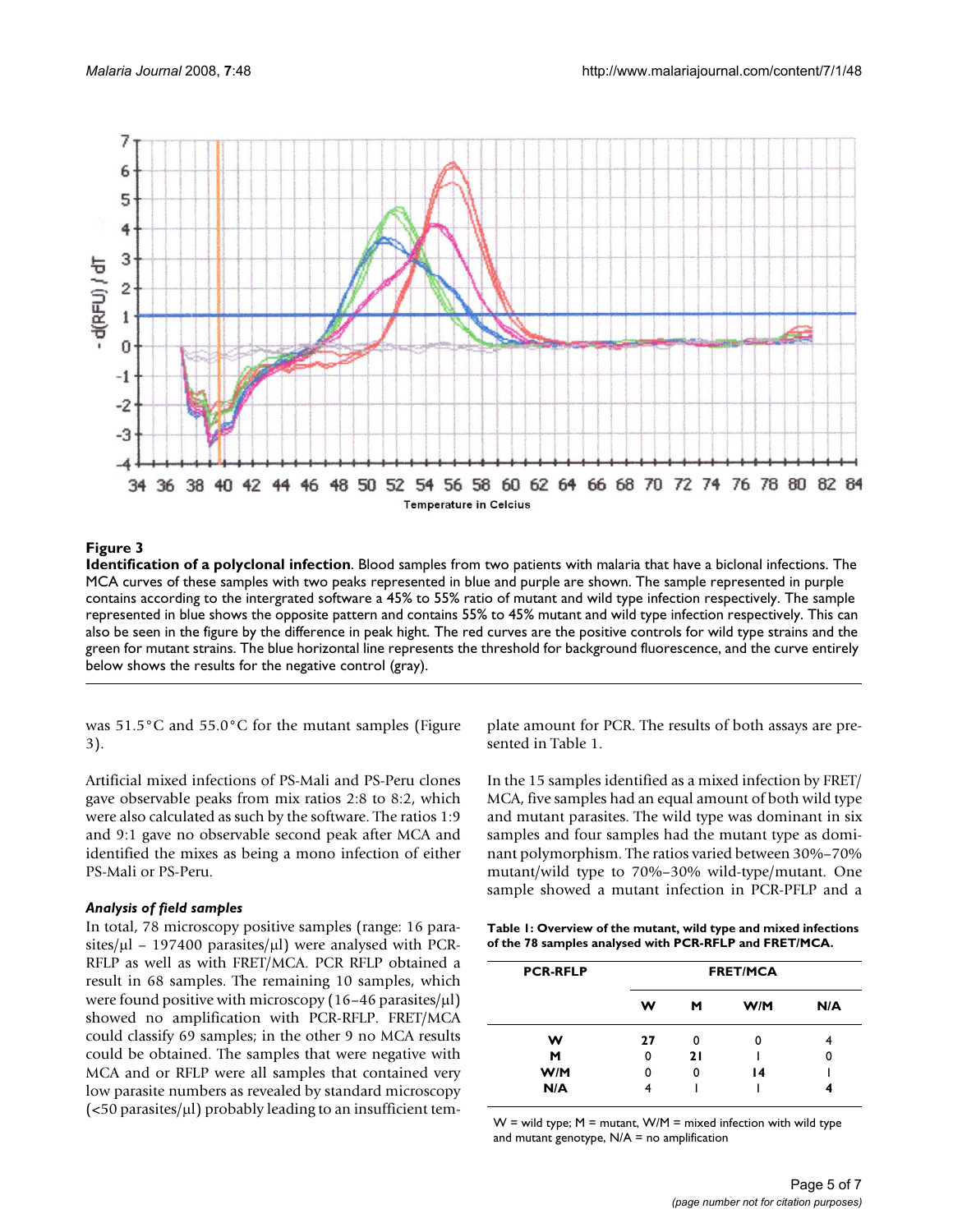mixed infection with FRET/MCA with a small wild-type peak in addition to a dominant mutant peak.

## *Statistical analysis*

A high degree of agreement was observed between the FRET/MCA assay and PCR/RFLP in the present study for the identification of mutant or wild-type strains in a sample. The overall kappa value of 0.7828 (95% CI: 0.6719–0.8937) indicates a good agreement beyond chance. The kappa for wild type and mutant mutations is 1 (95% CI: 0.9647–1) and the kappa for the identification of mixed infections is 0.9552 (95% CI: 0.8765–1).

# **Discussion**

Understanding the mechanisms of drug resistance is of major importance for malaria control. However, good methods to identify drug resistance markers, monitoring spread of resistance and the ability to quantify polymorphic populations in mixed infections is currently lacking. In the light of SP resistance on the one hand and the implementation of IPTp on the other hand, it is becoming very important to carefully examine the presence of resistance markers in the population [1-3,25]. Molecular techniques such as ARMS-PCR and PCR-RFLP are available for the detection of different mutations but have disadvantages such as long processing time and the fact that quantification of mixed infections is not possible [13,15,16]. Although real-time PCR assays able to (semi)-quantify are currently available, they often do not discriminate between single and polyclonal infections [16,17]. This paper describes the development of a semi-quantitative FRET/MCA assay for the detection of SNPs in codon 540 of the DHPS gene of *P. falciparum* able to detect polyclonal infections. The FRET/MCA assay has already successfully been used for the identification of SNPs in several genomes, including several mutations in the DHFR gene of *P. falciparum* [18]. Although this FRET/MCA technique requires a high initial equipment outlay, consisting of a standard PCR cycler equipped with an optical module, and uses expensive reagents such as the flurorophores, which make this technique three times more expensive (7 euro per assay) than RFLP analysis, it offers several advantages over existing methods. Methods such as sequencing are also able to identify SNPs, but require purchase and setting up special sequence facilities and additional sample preparation reagents and steps. The major advantage of the FRET/MCA technique is its ability to screen simultaneously for mutant as well as wild type specimens in one reaction with the use of only one probe. In contrast, two separate enzymatic reactions are required to genotype the specimens with RFLP analysis. The total handling time of a RFLP analysis takes around two days whereas a FRET/ MCA analysis can be performed in less than one day. In addition, the FRET/MCA is designed to run in a 96-well format with integrated software to analyse the fluorescence data which makes analysis compared to for example sequencing very easy. In the initial development stage, samples were run in triplicate to verify reproducibility but the high reproducibility and ease of interpretation allows up to 90 samples to be analyzed in a single run. Secondly, if new mutations arise at the probe-amplicon hybrid, these mutations can simply be detected by the FRET/MCA assay. RFLP analysis or Q-PCR methods, in contrast, can only detect resistance that are already known and for which an assay is available.

This study shows that the developed assay is able to correctly identify mutant and wild type samples when compared to PCR-RFLP. Mixed infections can readily be identified with both assays. The assay allows semi-quantitative analysis of the sample and is able to identify the dominant type in a sample with high throughput. One of the tested samples identified a sample with a low concentration of wild type parasites whereas the PCR-RFLP identified this sample as a mutant infection. Although this would suggest higher sensitivity of the assay there were some samples with very low number of parasites that were not able to give a signal. Nevertheless, the assay is as sensitive as PCR-RFLP. When this assay could be combined with the DHFR assay it would allow the rapid and high throughput screening of large number of samples.

# **Conclusion**

The developed real-time FRET/MCA for the detection of single nucleotide polymorphisms in the region of codon 540 of the DHPS gene of *P. falciparum* is an easy and very specific technique. The assay can be used for the detection, identification and semi-quantitative measurement of SNP not only in single genotype but also mixed genotype populations. The sensitivity and specificity of the assay makes the FRET/MCA an effective tool for the identification of SNP's in drug studies or epidemiological surveys for the determination of the prevalence of resistance markers, more particularly for that of the DHPS-540 mutation.

# **Authors' contributions**

PFM: Development and design of the FRET/MCA assays, validation of the assay and molecular analysis of samples with FRET/MCA. Analysis and interpretation of the data, drafting and preparing the manuscript. CVO: Analysis of clinical samples with PCR-RFLP and analysis of the data MB: PI in Boende, Congo and responsible for the field trail and collection of the clinical samples JCD: Conception of the study and participation in its design on molecular level. Interpretation of the data, critically reading of the manuscript UDA: Conception of the study and participation in its design on epidemiological level. Interpretation of the data, critically reading of the manuscript. All authors read and approved the final manuscript.